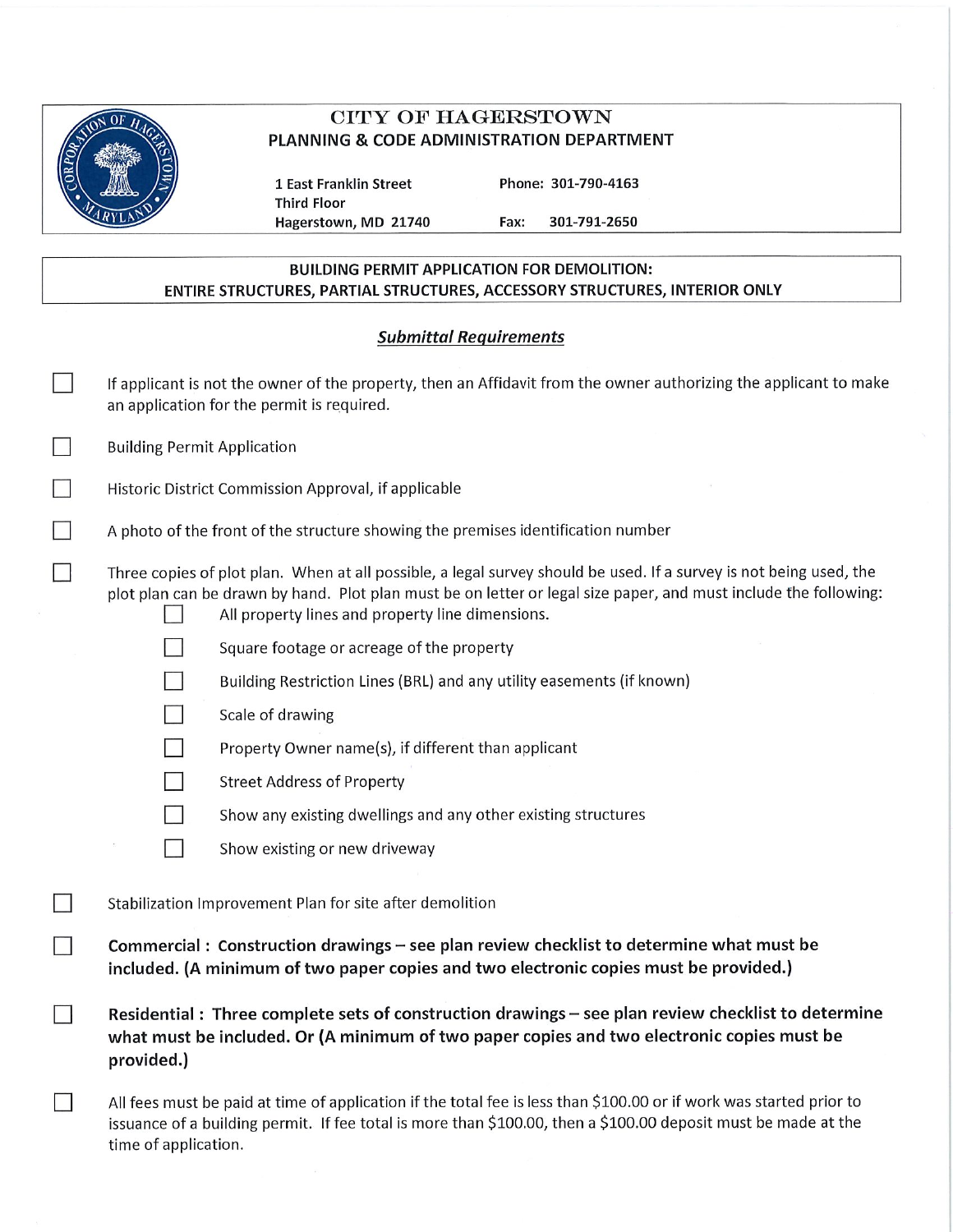

## CITY OF HAGERSTOWN PLANNING & CODE ADMINISTRATION DEPARTMENT

1 East Franklin Street **Third Floor** Hagerstown, MD 21740 Phone: 301-790-4163

301-791-2650

### **BUILDING PERMIT PLAN REVIEW CHECKLIST FOR DEMOLITION:** ENTIRE STRUCTURES, PARTIAL STRUCTURES, ACCESSORY STRUCTURES, INTERIOR ONLY

Fax:

Please be advised that it is the owner's responsibility to arrange for the discontinuation and disconnection of all utility services.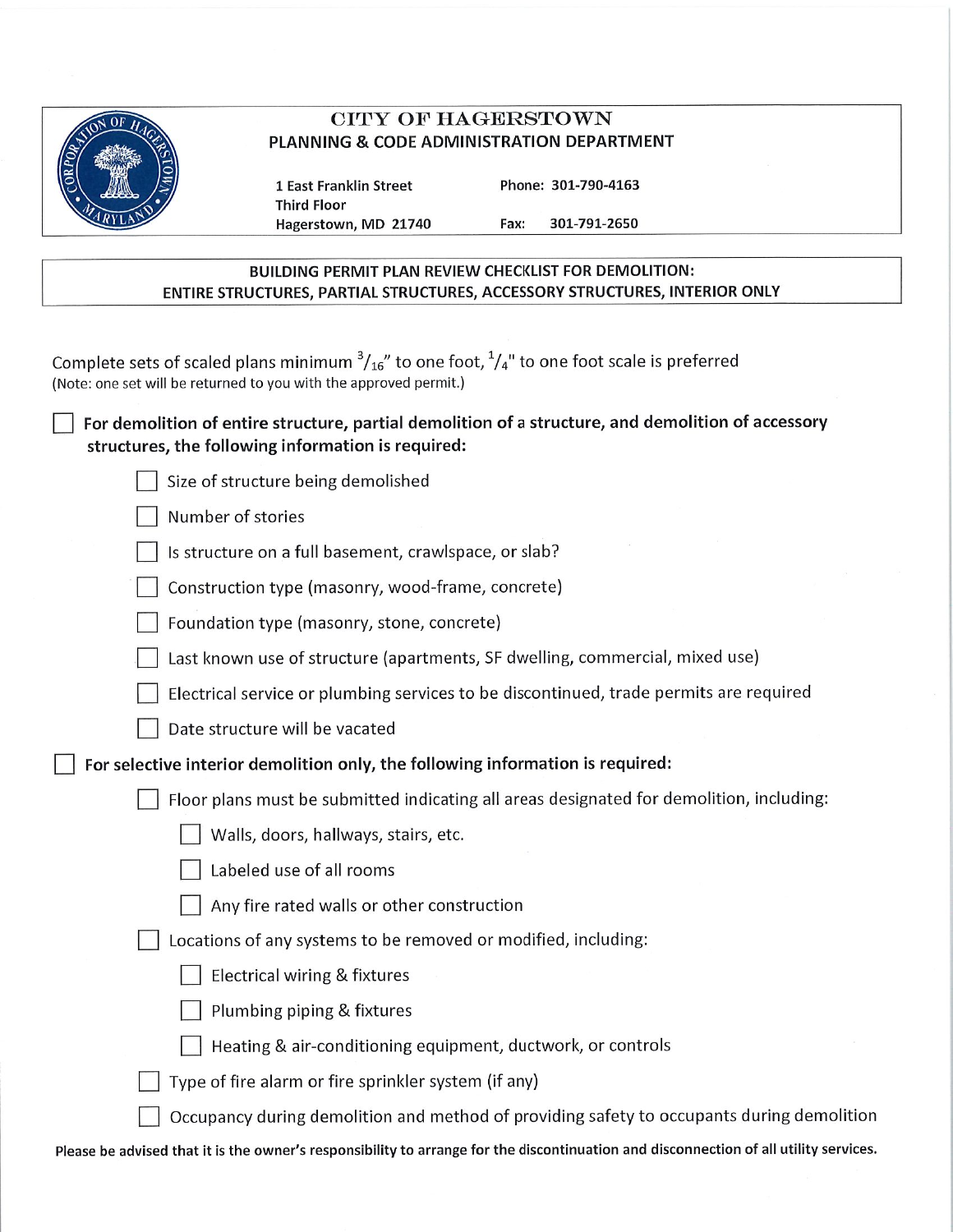CITY OF HAGERSTOWN **Planning & Code Administration Department 1 East Franklin Street Hagerstown, Maryland 21740 (301) 790-4163**



**Type:** 

 **DEMOLITION**

**Process Date:**

**Appl. #:**

### **BUILDING PERMIT APPLICATION FOR DEMOLITION: ENTIRE STRUCTURES, PARTIAL STRUCTURES, ACCESSORY STRUCTURES, INTERIOR ONLY**

FILL IN ALL APPROPRIATE SECTIONS – PLEASE PRINT – MUST BE LEGIBLE

| <b>SECTION I-PROJECT INFORMATION</b>                                                                             |                                                              |  |  |  |  |
|------------------------------------------------------------------------------------------------------------------|--------------------------------------------------------------|--|--|--|--|
| <b>Estimated Cost of Construction \$</b>                                                                         | <b>Gross Floor Area</b>                                      |  |  |  |  |
| includes electrical, plumbing, hvac, labor & materials                                                           | List total gross square footage of area(s) to be demolished: |  |  |  |  |
| TYPE OF DEMOLITION (select all that apply)                                                                       |                                                              |  |  |  |  |
| Entire Building $\Box$<br>Partial $\square$<br>Residential:<br>Interior Only □                                   |                                                              |  |  |  |  |
| Entire Building $\square$<br>Partial $\square$<br>Commercial:<br>Interior Only □<br>Accessory Structure $\ \Box$ |                                                              |  |  |  |  |
| <b>SECTION II - PROPERTY INFORMATION</b>                                                                         |                                                              |  |  |  |  |
| Address of Jobsite                                                                                               | Property Owner(s) Name(s)                                    |  |  |  |  |
|                                                                                                                  | Property Owner(s) Address                                    |  |  |  |  |
|                                                                                                                  |                                                              |  |  |  |  |
|                                                                                                                  |                                                              |  |  |  |  |
|                                                                                                                  | Cell Phone:<br>Phone:                                        |  |  |  |  |
|                                                                                                                  |                                                              |  |  |  |  |
|                                                                                                                  | <b>SECTION III - CONTACT INFORMATION</b>                     |  |  |  |  |
| <b>Primary Contact</b>                                                                                           | Contractor                                                   |  |  |  |  |
| Name                                                                                                             | Company Name<br>City License #                               |  |  |  |  |
| <b>Current Mailing Address</b>                                                                                   | <b>Current Mailing Address</b>                               |  |  |  |  |
|                                                                                                                  |                                                              |  |  |  |  |
|                                                                                                                  |                                                              |  |  |  |  |
| Cell No.<br>Phone No.                                                                                            | Cell No.<br>Phone No.                                        |  |  |  |  |
|                                                                                                                  |                                                              |  |  |  |  |
| Email (required)                                                                                                 | Email                                                        |  |  |  |  |
| SECTION IV - DESIGN PROFESSIONAL INFORMATION [Required for Commercial Projects]                                  |                                                              |  |  |  |  |
| <b>Architect</b>                                                                                                 | <b>Engineer</b>                                              |  |  |  |  |
| Name                                                                                                             | Name                                                         |  |  |  |  |
| Company Name                                                                                                     | <b>Company Name</b>                                          |  |  |  |  |
| <b>Current Mailing Address</b>                                                                                   | <b>Current Mailing Address</b>                               |  |  |  |  |
|                                                                                                                  |                                                              |  |  |  |  |
|                                                                                                                  |                                                              |  |  |  |  |
| Cell No.<br>Phone No.                                                                                            | Cell No.<br>Phone No.                                        |  |  |  |  |
| Email                                                                                                            | Email                                                        |  |  |  |  |